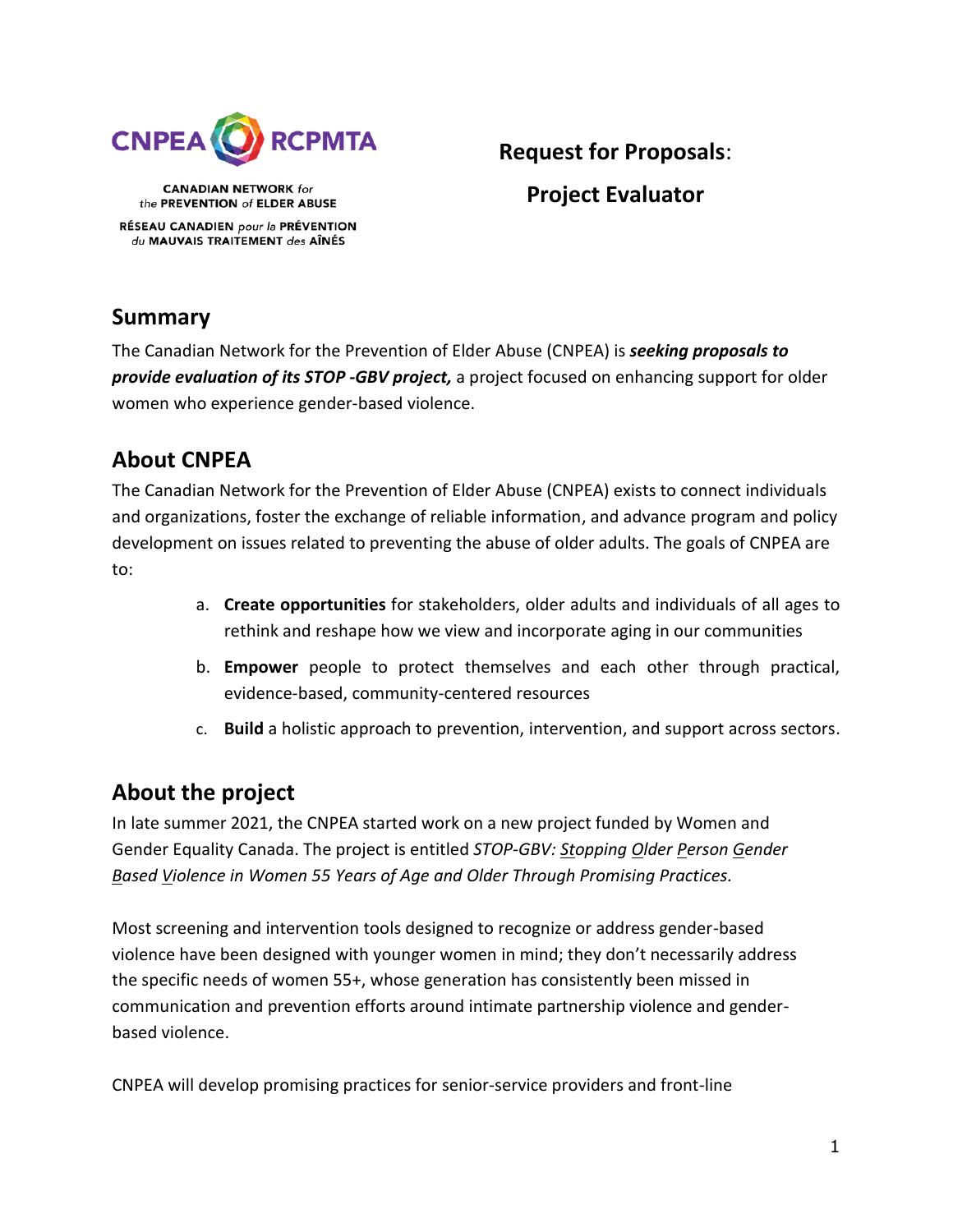professionals who work with older women and older survivors of gender-based violence, in victim support sectors, and in elder abuse prevention. We hope to enhance their capacity to reach and respond to older women who are experiencing gender-based violence, including women from groups considered as underserved by current supports (LGBTQ+, immigrant women, women living with a disability, Indigenous older women, etc.).

### **Framework:**

- 1. **Scoping review of screening and intervention tools available to service providers dealing with older women.** The review will help synthetize evidence and address policy, research and practice gaps. Particular attention will be brought to addressing the needs of older women who encounter additional barriers (older women living with a disability, immigrant women, LGBTQ community, older Indigenous women). By identifying how specific groups are missed in the provision of services, we will work to identify how to address those gaps.
- 2. **Develop assessment criteria for existing tools**, in consultation with various service providers, front-line workers, and project partners.
- 3. **Develop a catalogue of promising practices** to help address the gaps that are identified.
- 4. **Introduce set of promising practices among a pilot group** of service providers for testing and implementation.
- 5. **Dissemination of new set of promising practices** (Knowledge mobilization phase)

This multi-year project is coordinated by an independent contractor, under the oversight of the CNPEA Executive Director and with the support of an internal project team. A partnership team and review committee, both composed of national and provincial organizations and agencies will participate in key project decision-making and provide support for the project.

## **The Evaluator Role**

#### **Responsibilities and Expectations:**

CNPEA requires an evaluator to evaluate the project during, and on completion of, the project. The evaluation deliverables are to:

**1. Conduct a developmental-style evaluation**, looking both at process and outcomes, using a collaborative approach to work with CNPEA in meeting the deliverables and overall goals of the project, including:

a. Ongoing check-ins with the project manager, project team, partnership team, volunteers and key stakeholders.

b. Evaluate effectiveness of partner relationship, stakeholder outreach, consultations, meaningful inclusion of community members, and project tool development;

c. Explore process, impact, risks, and assumptions; and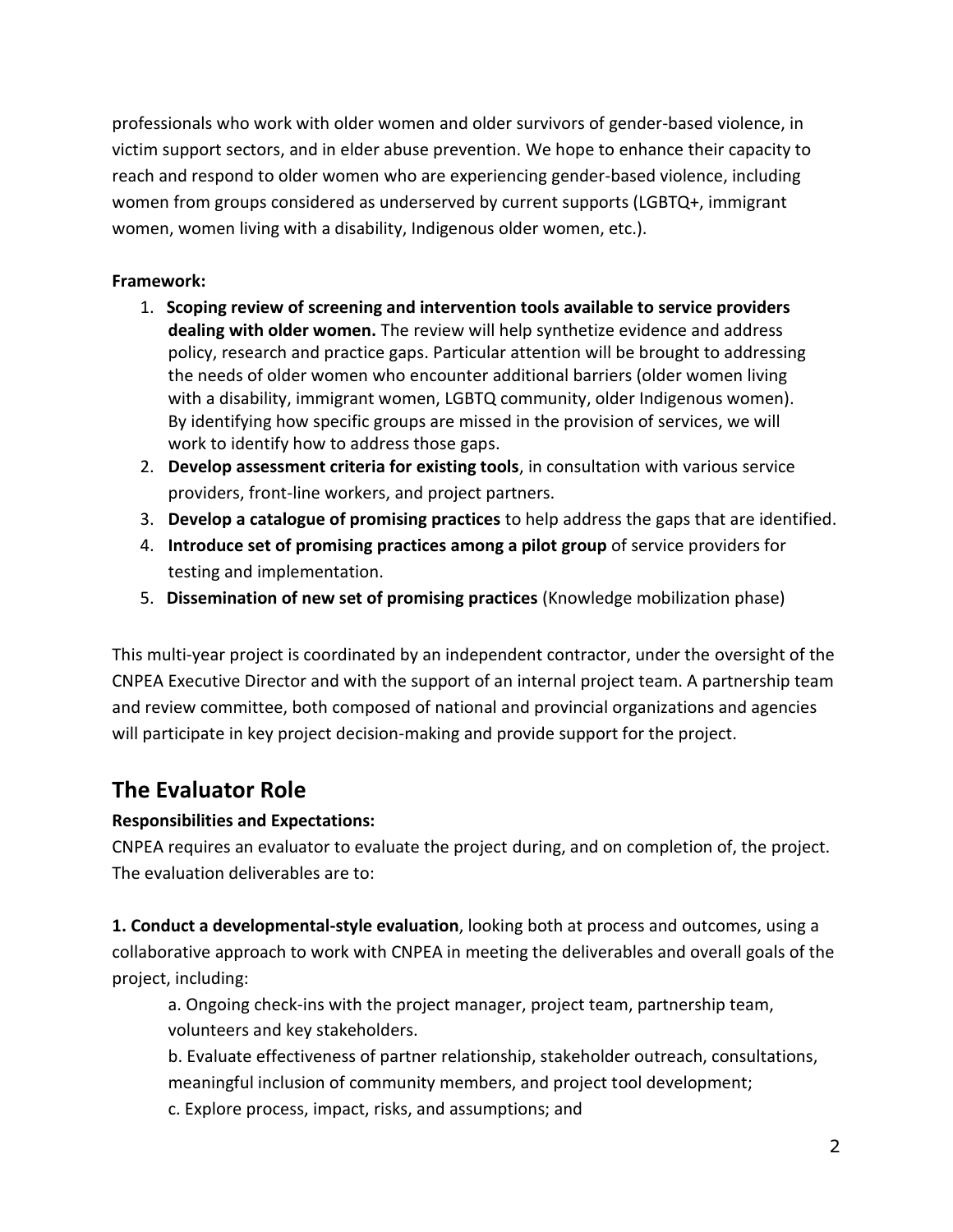d. Create evaluation tools that support different abilities and time limitations of participants.

**2. Provide a mid-project evaluation by April 1, 2023** to facilitate review and, if appropriate, revision and refocus of Project activities.

### **3. Provide a final written report to CNPEA by September 1, 2026** that:

a. Identifies project impacts

b. Outlines the results of the evaluation, including success in meeting project objectives and goals, and any recommendations on remaining work to be done following project completion.

By way of background, expectations for deliverables and progress on the five-year project are set out in Appendix A attached.

# **How to apply**

Please forward applications to Benedicte Schoepflin, CNPEA Executive Director, at benedictes.cnpea@gmail.com. Deadline for proposals is **January 14th, 2022.**

#### **Proposal Submission Requirements**

Proposals must contain:

1. A summary outline of proposed processes, including deliverables, methodology, and key outputs;

2. CV of the evaluator(s), including qualifications and experience related to evaluating the project, two references, and a writing sample; and

3. An overall quote with budget and evaluator rate, including participant honoraria or other stakeholder expenses.

We value diversity and acknowledge the expertise applicants may bring related to their Indigeneity, race, place of origin, immigration status, ability, sexual orientation, gender, family status, and socio-economic status. We encourage you to self-identify any personal characteristics or experiences that will support our commitment to diversity if you feel comfortable doing so.

Only candidates selected for an interview will be contacted. Qualified applicants will be interviewed on a rolling basis. **Deadline to apply: Friday, January 14th, 2022 at 4 PM Eastern Time**.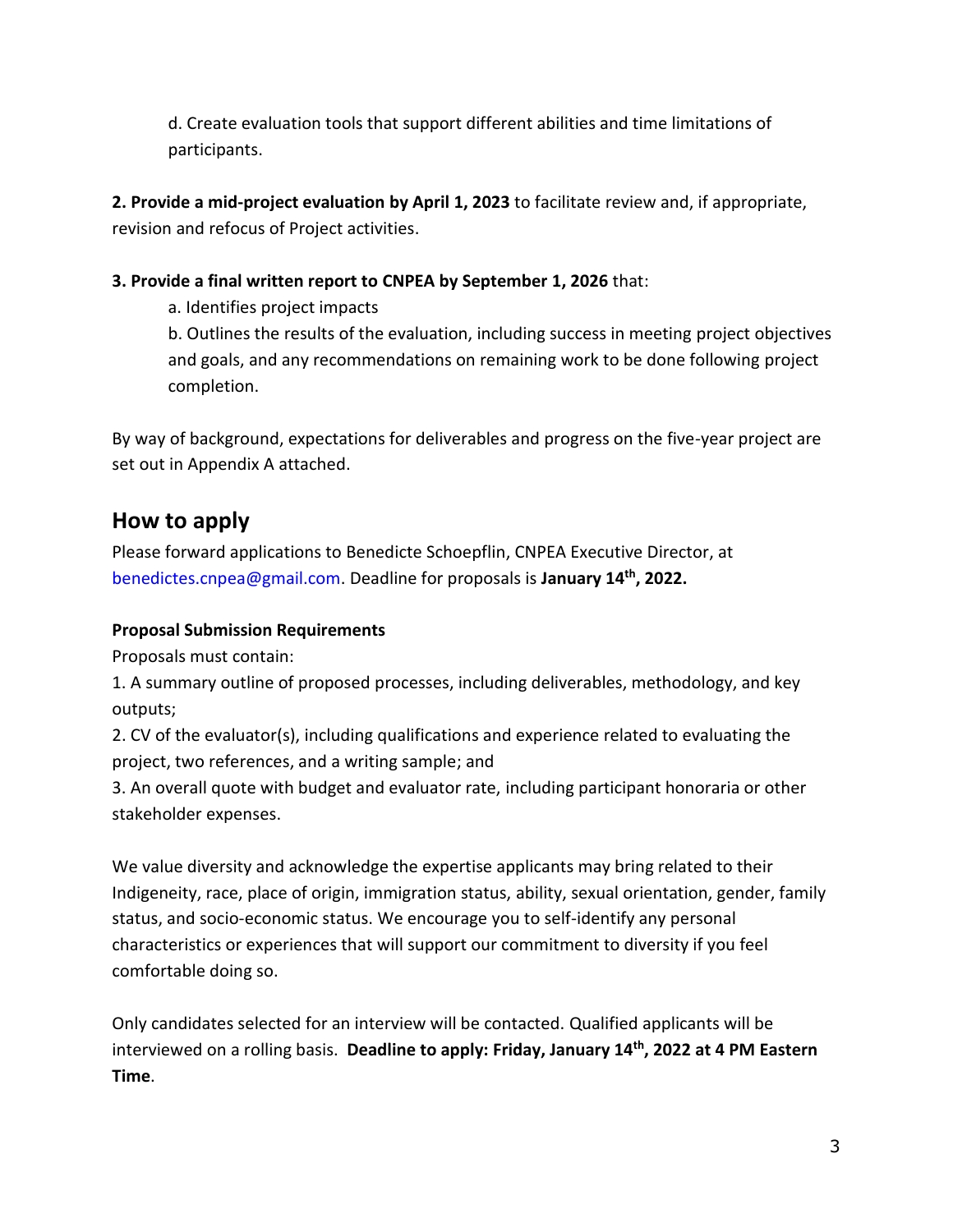### **APPENDIX A**

### **Deliverables and timeline for the STOP-GBV Project**

#### **YEAR ONE (July 2021 – July 2022)**

#### • **Project set up and research**

- o Project set up
- o Convene Project Team and Partnership Team
- o Hire Project Manager
- o Refine terms of reference, roles and levels of involvement with partners
- o Retain Evaluator
- o Carry out Scoping Review (by partners NICE and DAWN Canada)
- o Review initial findings of scoping review with Project Team and Partnership Team
- o Deliver Evaluation plan to funder (May 2022)
- o Start cataloguing existing practices (bilingual)

#### • **Outreach and knowledge-sharing**

- o Share preliminary findings of scoping review via bilingual webinars
- o Share project update with partners, supporters, and CNPEA members
- o Develop plan with project partners to engage front-line workers and service providers in next phases of the work.

#### **YEAR TWO (July 2022 – July 2023)**

#### • **Assessment Template development**

- o Develop Assessment Template for tools identified in the scoping review (to measure suitability for older women).
- o Engage with Review Committee (update on work to date, introduce Assessment Template for review and implementation)
- o Implement the Assessment Template
- **Evaluation process**
	- o Mid-project evaluation (May 2023)
	- o Re-visit project methodology to reflect mid-project evaluation learnings
	- o Identify, and develop a strategy to address, any gaps identified in evaluation
- **Outreach and knowledge-sharing**
	- $\circ$  Share project update with project partners, supporters, and CNPEA members
	- o Potential presentation during NICE's Annual Knowledge-Sharing Exchange Conference (and/or other events)

#### **YEAR THREE (July 2023 – July 2024)**

- **Development and test of Promising Practices tool**
	- o Develop Promising Practices tool with input of the Partnership team
	- o Convene pilot group composed of diverse service providers